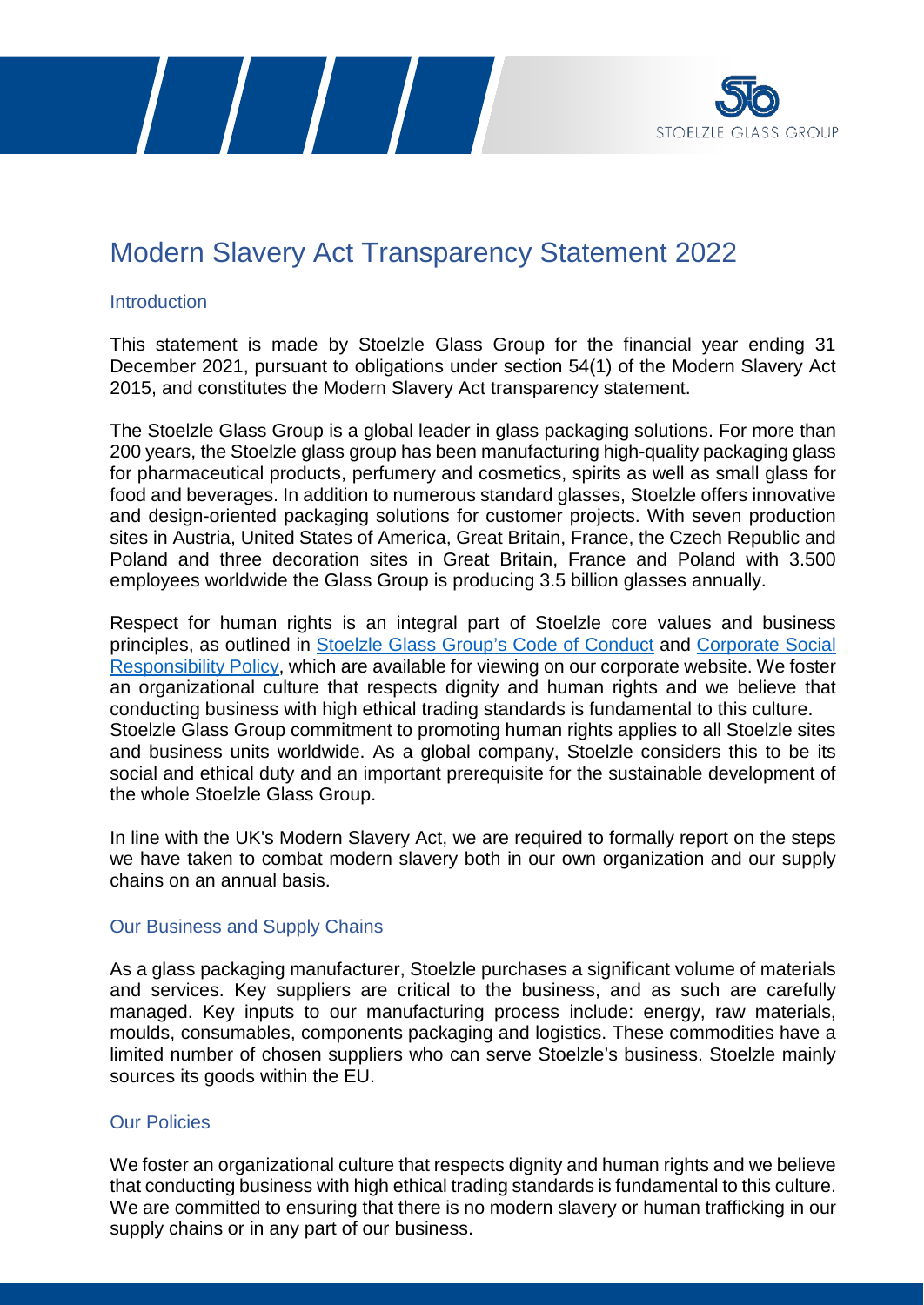



Respect for human rights is an integral part of Stoelzle core values and business principles, as outlined in Stoelzle [Glass Group's Code of Conduct](http://www.stoelzle.com/wp-content/uploads/2017/04/QM_code-of-conduct_EN.pdf) and [Corporate Social](http://www.stoelzle.com/wp-content/uploads/2019/02/Corporate-Social-Responsibility-Policy_2018.pdf)  [Responsibility Policy](http://www.stoelzle.com/wp-content/uploads/2019/02/Corporate-Social-Responsibility-Policy_2018.pdf) , which are available for viewing on our corporate website.

Both documents outlines our core values and business principles, including our employment practices and encourages all staff to report any concerns relating to noncompliance with laws on an international, regional national and/or local level. Any concerns (including in relation to issues of modern slavery) on an anonymous basis, without fear of retaliation, can be reported anonymously to compliance @stoelzle.com.

Stoelzle Glass Group's Supplier Code of Conduct sets out the standards we expect of our suppliers during our business relationships. In particular, the Supplier Code of Conduct outlines requirements for our suppliers regarding key social, ethical and environmental topics, inclusive of modern day slavery.

## Our Approach

Most of our supply chains are, by design, relatively short and stable. Our business strategy is to conduct business directly with origin or source suppliers and manufacturers to achieve maximum commercial benefit and to ensure corporate and sustainable responsibility.

As part of the existing certified quality management system, supplier management is of considerable importance in the purchasing process of raw materials, packaging materials and external services. Our supplier management strategy encompasses the following: a qualification process for new suppliers; monitoring said suppliers in the annual supplier audits in accordance with an audit plan; and an annual performance evaluation. Purchasing, quality and CSR management work closely together in this process. Transparency in dealings with our suppliers is just as important to us as mutual appreciation and the maintenance of long-term connections.

The incorporation of sustainability aspects is based on the following pillars:

#### 1. Supplier evaluation with the aid of surveys and set criteria

During sustainable supplier management, we take into consideration besides economic also social and ecological factors. We continually monitor media sources to ensure we do not overlook any potential risks within our supply chain.

#### 2. Onsite Assessments Audits

Auditing sustainability aspects is part of the performance audit. As a component of the audit checklists, the auditors will ask questions about standards in environmental protection and social responsibility. Based on yearly risk assessment, we choose a selection of suppliers to conduct an onsite audit. While risk assessment we take into consideration multiple factors such as the industry, geography and the risk of human rights abuses (such as modern slavery) when deciding which suppliers to focus on for the year ahead.